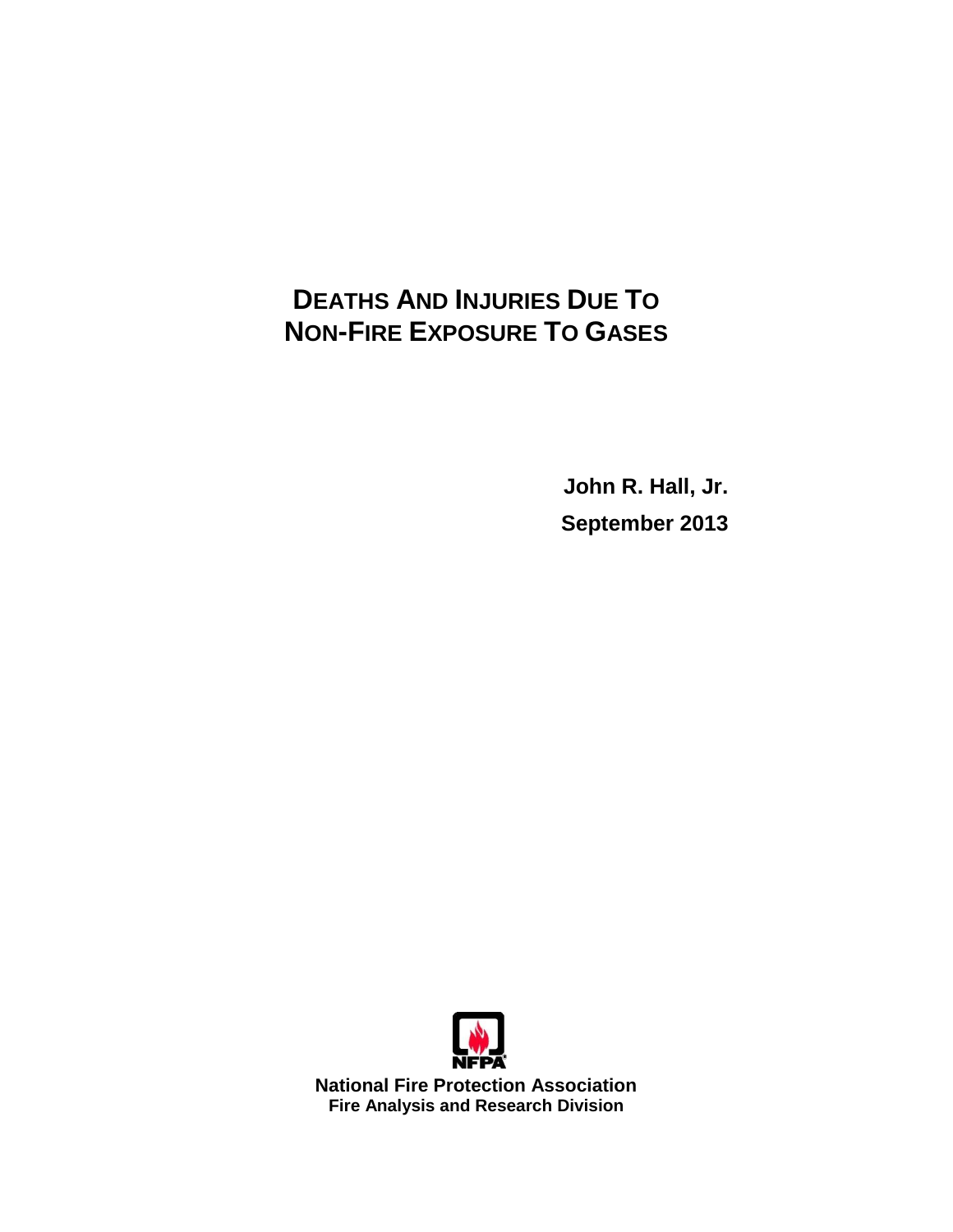#### **Abstract**

In 2009, 784 people died of unintentional injuries due to non-fire exposure to gases. Anoxia, which is injury involving oxygen deprivation, accounted for 33,600 injuries reported to hospital emergency rooms in 2012, including 16,800 with no fire involvement.

Keywords: Gas, carbon monoxide, anoxia, injury, death, statistics

#### **Acknowledgements**

The National Fire Protection Association thanks the National Center for Health Statistics (NCHS), which maintains the national death certificate database; the National Safety Council, which publishes extensive analysis of injury-related deaths using the national death certificate database; and the U.S. Consumer Product Safety Commission (CPSC), which maintains the National Electronic Injury Surveillance System (NEISS) database on injuries reported to hospital emergency rooms.

For more information about the National Fire Protection Association, visit [www.nfpa.org](http://www.nfpa.org/) or call 617-770-3000. To learn more about the One-Stop Data Shop go to [www.nfpa.org/osds](http://www.nfpa.org/osds) or call 617-984-7443.

Copies of this analysis are available from:

National Fire Protection Association One-Stop Data Shop 1 Batterymarch Park Quincy, MA 02169-7471 [www.nfpa.](http://www.nfpa/)org e-mail: osds@nfpa.org phone: 617-984-7443

NFPA No. USS54 Copyright © 2013, National Fire Protection Association, Quincy, MA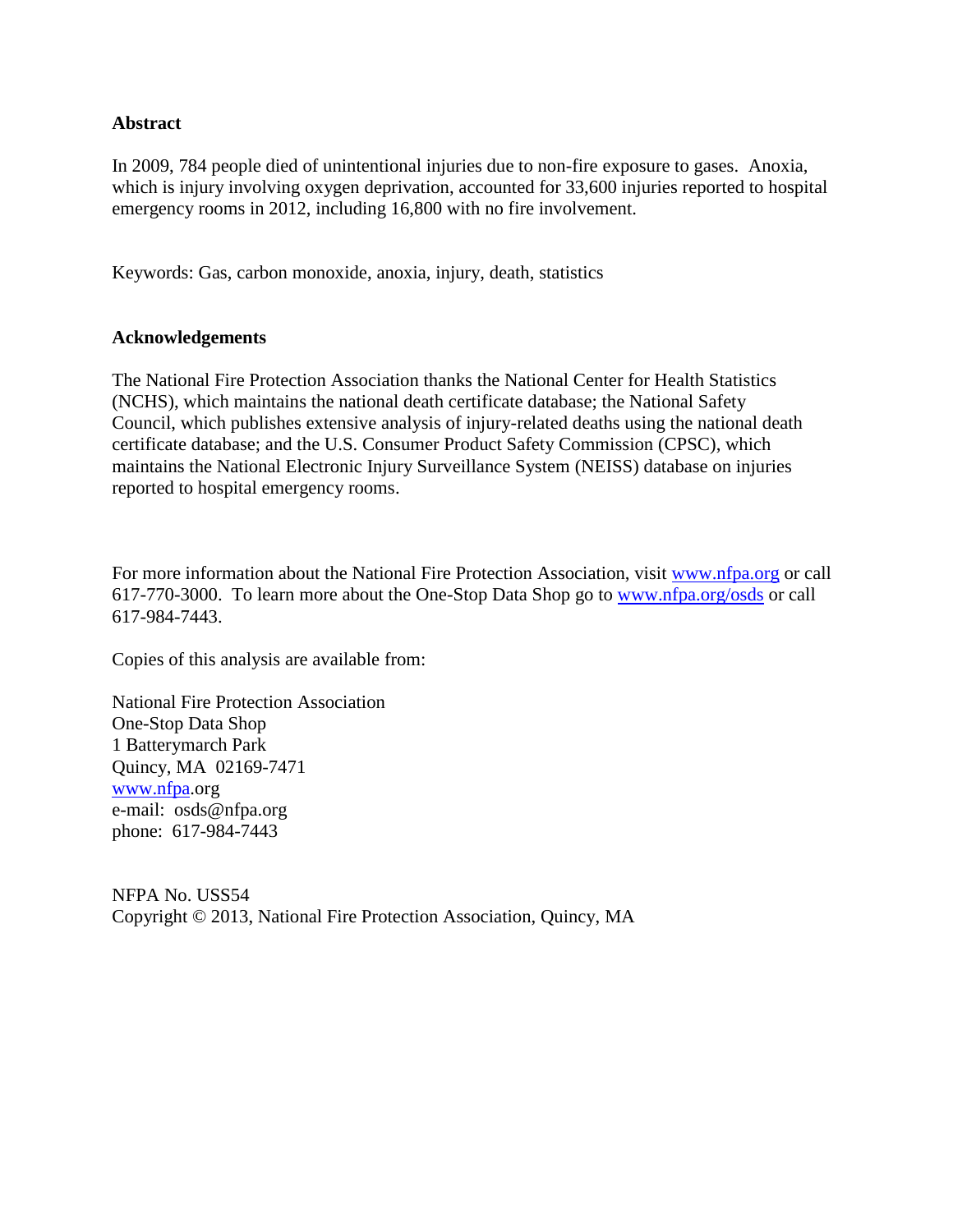## Deaths and Injuries Due to Non-Fire Exposure to Gases

## **In 2009, 784 people died of unintentional non-fire exposure to gases in the U.S.<sup>1</sup>**

Most of these deaths are due to carbon monoxide. The last year when results were provided with enough detail to isolate carbon monoxide was 1998. In that year, motor vehicle exhaust, which is always carbon monoxide, accounted for 35% of total unintentional-injury deaths due to poisoning by gases and vapors. (See Table 1.) Another 33% involved unvented carbon monoxide from consumer products such as home heating or cooking equipment.<sup>2</sup>

Statistics are based on the national death certificate database. External cause codes X46-X47 are for unintentional injury deaths due to gas exposure, while codes X66-X67 are for deaths due to intentional injury to self using gas.

From 1980 to 2009, total non-fire unintentional deaths due to gas or vapor poisoning declined by 37%. (See Figure 1.) Of those deaths, the ones involving carbon monoxide and consumer products declined by 48%. Deaths involving motor vehicle exhaust gas have not been reported separately since 1998, but they had already declined sharply, by 68%, from 1982 to 1998.



Since 1998, the only gases reported separately have been organic solvents and halogenated hydrocarbons, the products involved in drug abuse involving inhalants. In 2006, 71 of the 656 unintentional injury deaths due to non-fire exposure to gas involved organic solvents or halogenated hydrocarbons. This was 11% of the total, typical of the percentages seen since these injuries began to be reported separately in 1999. Statistics with these details were not available after 2006 for inclusion in this report.

For more information on fire department emergency responses to cases of non-fire carbon monoxide exposure, see Ben Evarts, *[Non-Fire Carbon Monoxide Incidents](http://www.nfpa.org/research/statistical-reports/non-fire-incidents/carbon-monoxide-incidents)*, National Fire Protection Association, Quincy, MA, March 2012.

<sup>1</sup> National Safety Council, *Accident Facts* and *Injury Facts*, 1981-2013 editions, 1121 Spring Lake Drive, Itasca, IL 60143.

<sup>&</sup>lt;sup>2</sup> Matthew V. Hnatov, *Non-fire carbon monoxide deaths associated with the use of consumer products*, U.S. Consumer Product Safety Commission, Bethesda, MD, December 2012, and previous reports in series, assessed a[t www.cpsc.gov.](http://www.cpsc.gov/)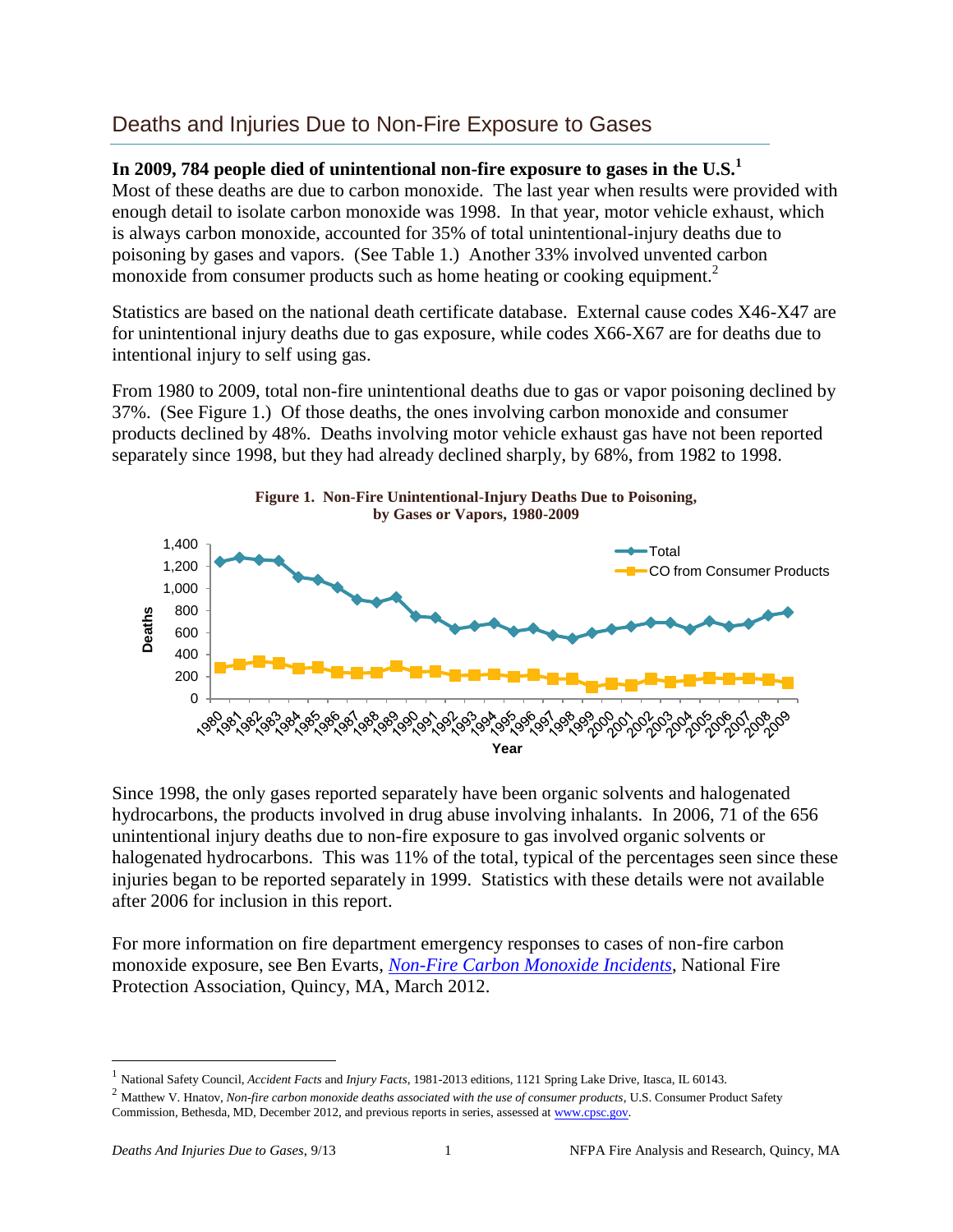| Year | <b>Total</b>     | <b>Gas From</b><br><b>Pipeline</b> | <b>Motor Vehicle</b><br><b>Exhaust Gas</b> | <b>Other Utility Gas or</b><br><b>Carbon Monoxide</b> | <b>Other</b>     | <b>Estimated</b><br><b>Carbon Monoxide</b><br><b>Poisoning Involving</b><br><b>Consumer Products*</b> |
|------|------------------|------------------------------------|--------------------------------------------|-------------------------------------------------------|------------------|-------------------------------------------------------------------------------------------------------|
| 1980 | 1,242            | $\overline{\phantom{a}}$           | $\overline{\phantom{a}}$                   | $\blacksquare$                                        | $\blacksquare$   | 282                                                                                                   |
| 1981 | 1,280            | $\omega$                           | $\sim$                                     | $\sim$                                                | $\overline{a}$   | $\overline{311}$                                                                                      |
| 1982 | 1,259            | $\overline{72}$                    | 596                                        | 426                                                   | 165              | 340                                                                                                   |
| 1983 | 1,251            | 82                                 | 580                                        | 414                                                   | 175              | 323                                                                                                   |
| 1984 | 1,103            | $\overline{48}$                    | 511                                        | 354                                                   | 190              | $\overline{275}$                                                                                      |
|      |                  |                                    |                                            |                                                       |                  |                                                                                                       |
| 1985 | 1,079            | 49                                 | 488                                        | 392                                                   | 150              | 284                                                                                                   |
| 1986 | 1,009            | $\overline{29}$                    | 475                                        | 341                                                   | 164              | 240                                                                                                   |
| 1987 | 900              | $\overline{53}$                    | 402                                        | 288                                                   | 157              | $\overline{232}$                                                                                      |
| 1988 | 873              | 36                                 | 372                                        | 314                                                   | 151              | 238                                                                                                   |
| 1989 | 921              | 48                                 | 355                                        | 353                                                   | 165              | 296                                                                                                   |
|      |                  |                                    |                                            |                                                       |                  |                                                                                                       |
| 1990 | 748              | 33                                 | 293                                        | 289                                                   | 133              | 243                                                                                                   |
| 1991 | 736              | $\overline{20}$                    | 278                                        | $\overline{316}$                                      | $\overline{122}$ | 250                                                                                                   |
| 1992 | $\overline{633}$ | $\overline{21}$                    | $\overline{223}$                           | 281                                                   | 108              | $\overline{211}$                                                                                      |
| 1993 | 660              | 14                                 | 245                                        | 290                                                   | 111              | 214                                                                                                   |
| 1994 | 685              | 24                                 | 246                                        | 307                                                   | 108              | 223                                                                                                   |
|      |                  |                                    |                                            |                                                       |                  |                                                                                                       |
| 1995 | 611              | $\overline{27}$                    | 234                                        | $\overline{272}$                                      | 78               | 201                                                                                                   |
| 1996 | 638              | $\overline{23}$                    | 219                                        | 283                                                   | $\overline{113}$ | $\overline{217}$                                                                                      |
| 1997 | 576              | $\overline{13}$                    | 208                                        | $\overline{251}$                                      | 104              | 180                                                                                                   |
| 1998 | 546              | $\overline{15}$                    | 190                                        | 254                                                   | 87               | 180                                                                                                   |
| 1999 | 597              | $\blacksquare$                     | $\sim$                                     | $\sim$                                                | $\overline{a}$   | 108                                                                                                   |
|      |                  |                                    |                                            |                                                       |                  |                                                                                                       |
| 2000 | $\overline{631}$ | $\mathbf{r}$                       | $\overline{a}$                             | $\sim$                                                | $\blacksquare$   | 138                                                                                                   |
| 2001 | 656              | $\sim$                             | $\overline{\phantom{a}}$                   | $\overline{a}$                                        | $\overline{a}$   | $\overline{121}$                                                                                      |
| 2002 | 691              | $\overline{\phantom{a}}$           | $\overline{\phantom{a}}$                   | $\overline{\phantom{a}}$                              | $\blacksquare$   | 181                                                                                                   |
| 2003 | 690              | $\sim$                             | $\blacksquare$                             | $\blacksquare$                                        | $\blacksquare$   | 153                                                                                                   |
| 2004 | 629              | $\sim$                             | $\blacksquare$                             | $\overline{a}$                                        | $\blacksquare$   | 168                                                                                                   |

**Table 1. Non-Fire Unintentional-Injury Deaths Due to Poisoning by Gases and Vapors**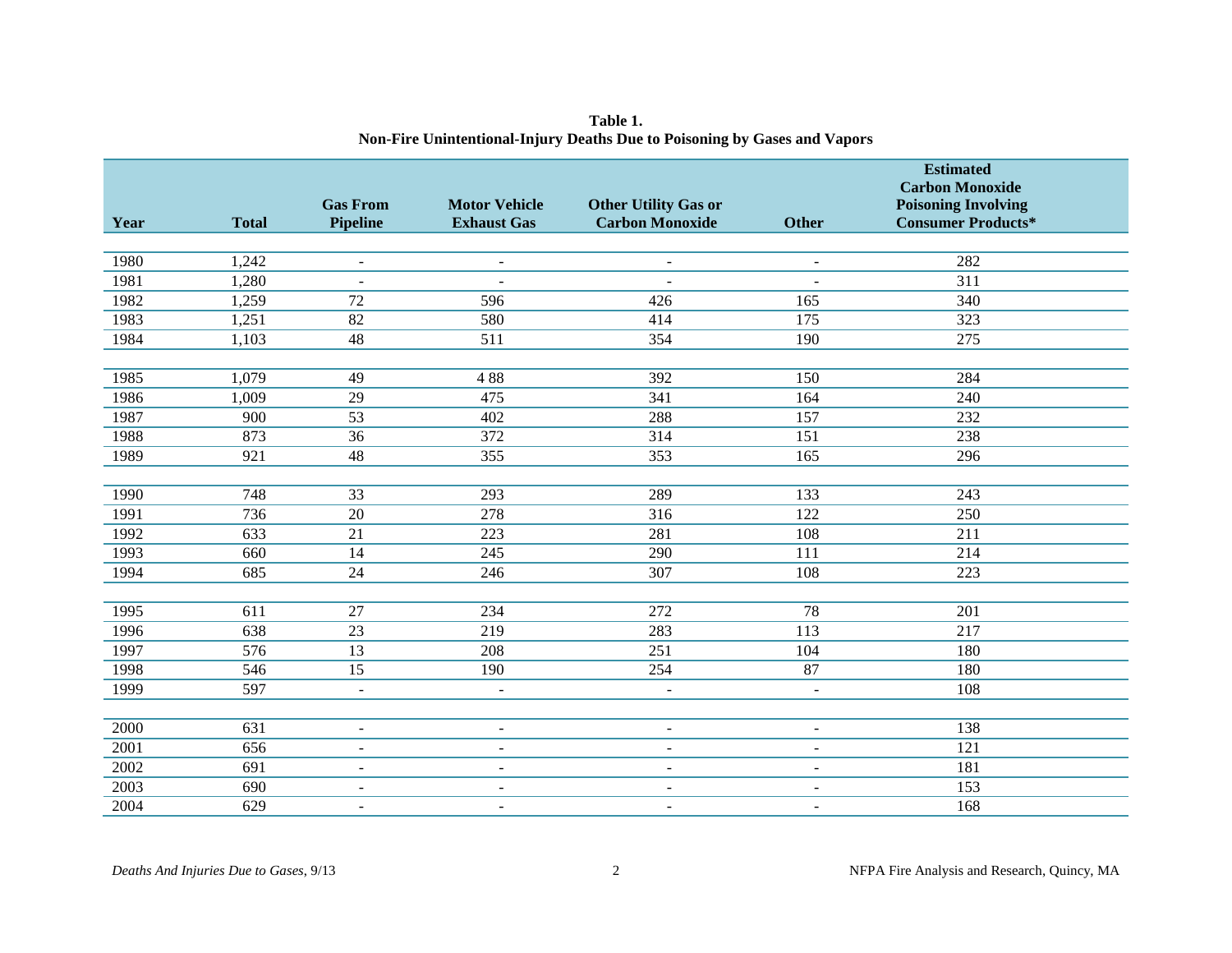| Year | <b>Total</b> | <b>Gas From</b><br><b>Pipeline</b> | <b>Motor Vehicle</b><br><b>Exhaust Gas</b> | <b>Other Utility Gas or</b><br><b>Carbon Monoxide</b> | <b>Other</b> | <b>Estimated</b><br><b>Carbon Monoxide</b><br><b>Poisoning Involving</b><br><b>Consumer Products*</b> |
|------|--------------|------------------------------------|--------------------------------------------|-------------------------------------------------------|--------------|-------------------------------------------------------------------------------------------------------|
|      |              |                                    |                                            |                                                       |              |                                                                                                       |
| 2005 | 703          |                                    |                                            |                                                       |              | 190                                                                                                   |
| 2006 | 656          |                                    | $\overline{\phantom{0}}$                   | $\overline{\phantom{0}}$                              | -            | 180                                                                                                   |
| 2007 | 680          |                                    |                                            | $\qquad \qquad \blacksquare$                          |              | 186                                                                                                   |
| 2008 | 756          |                                    |                                            | -                                                     |              | 176                                                                                                   |
| 2009 | 784          |                                    |                                            | -                                                     |              | 146**                                                                                                 |

#### **Table 1. Non-Fire Unintentional-Injury Deaths Due to Poisoning by Gases and Vapors (Continued)**

\* Consumer products are fuel-burning appliances used in or around the home.

\*\* Estimates may change due to late data.

Note: Detailed breakdowns were not provided prior to 1982 or after 1998. The last column has estimates from the U.S. Consumer Product Safety Commission.

Source: National Safety Council, *Accident Facts* and *Injury Facts*, 1981-2013 editions, 1121 Spring Lake Drive, Itasca, IL 60143; [http://www.cdc.gov/nchs,](http://www.cdc.gov/nchs) which is the website of the National Center for Health Statistics, which maintains the death certificate data base; Matthew V. Hnatov, *Non-fire carbon monoxide deaths associated with the use of consumer products*, U.S. Consumer Product Safety Commission, Bethesda, MD, December 2012, and previous reports in the series; [http://www.cpsc.gov.](http://www.cpsc.gov/) Coding for the national death certificate database was substantially revised in 1999, changing the categories that can be used to analyze trends in deaths involving gases.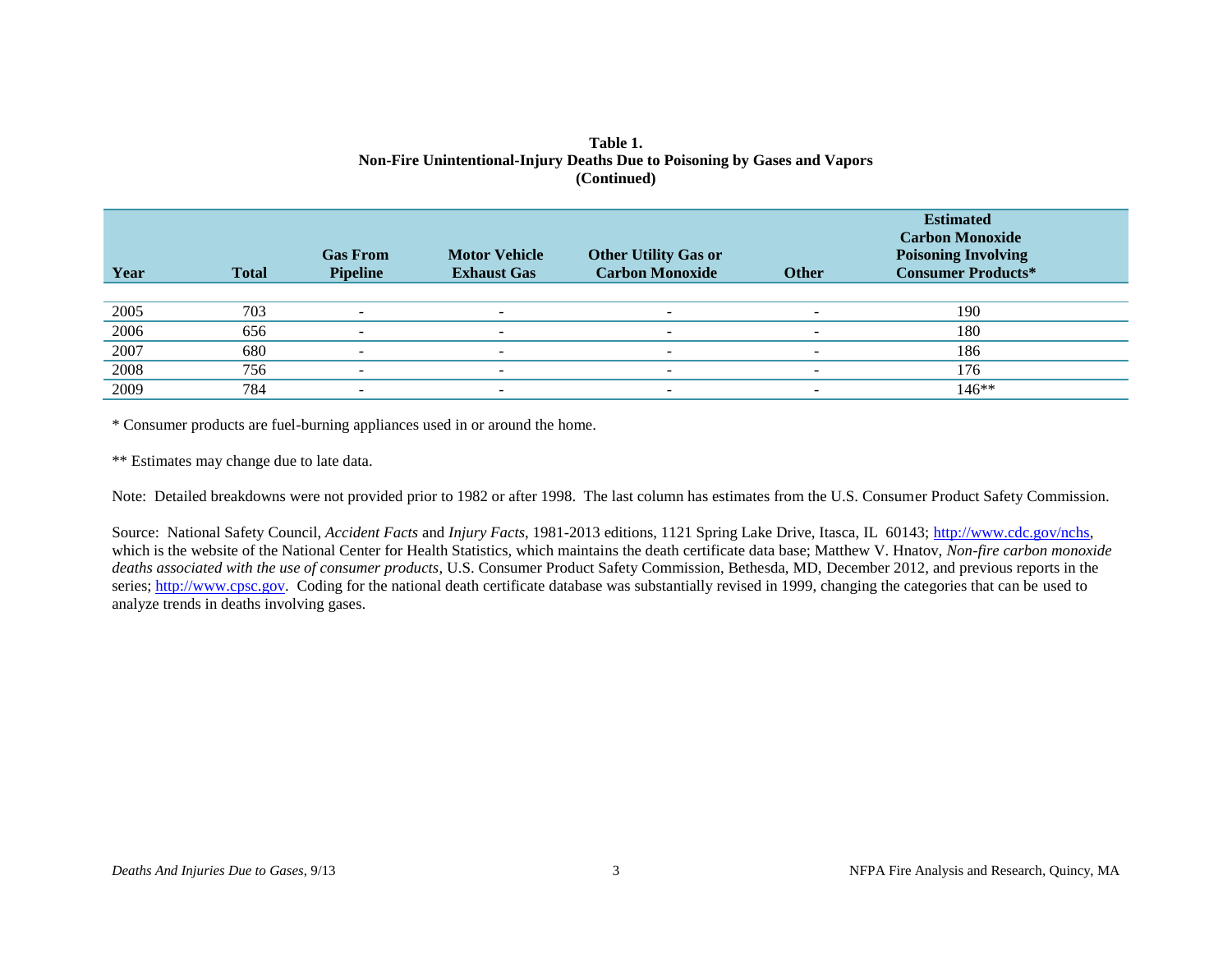## **In 2009, 65 people died of non-fire injuries from unvented carbon monoxide from generators.**

The death toll from carbon monoxide produced by generators increased sharply in the beginning of the 21<sup>st</sup> century, from less than 10 per year on average in 1999 and prior years to a peak of 87 per year in 2005-2006. The death toll was 65 in 2009. In the peak years, carbon monoxide deaths involving generators accounted for nearly half (47%) of all carbon monoxide deaths involving consumer products. The generator share was 45% in 2009.

The large jump in deaths involving generators in 2000 may reflect the fact that roughly half the total generators in use in 2000 had been purchased in 1999 because of concerns over Y2K (year  $2000$ ) problems with the nation's power grid.<sup>3</sup> It is likely that many of these new generator users had no experience in safe generator use. Disasters like Hurricane Katrina and a series of Florida hurricanes have added to the demand for generators and probably added to the number of inexperienced users.

The U.S. Consumer Product Safety Commission examined the circumstances of the 695 non-fire carbon monoxide generator deaths in 1999-2011. 4

For one-third (227 or 36%) of the 633 deaths where it was known why generators were in use, the reason for use was power outage due to either weather, preparations for an anticipated storm, or problems with power distribution. Of the 201 deaths specifically because of a weather-related power outage and involving a known type of weather, 52% involved snow or ice storms and 31% involved hurricanes or tropical storms. Thunderstorms (6%), wind storms (5%), tornadoes (2%), and unspecified storms (3%) accounted for the other deaths.

The other leading reasons for generator use were power shutoff by electric company due to bill dispute or no n-payment (23% of deaths where a reason was reported); providing power to a storage shed, trailer, boat, camper, cabin, or campsite (18%); new home or homeowner with power not yet turned on or turned off for construction or renovation (13%); and providing power to a home or other structure that normally does not have electricity (8%). Miscellaneous other reasons accounted for 3% of the deaths.

## **The risk of death from carbon monoxide poisoning associated with generators is much greater in a temporary shelter than in any kind of home.**

Homes (including multi-family) accounted for 74% of non-fire carbon monoxide poisoning deaths associated with generators after allocation of incidents with unknown location, compared to 12% for temporary shelters, such as tents and recreational vehicles. (Of the other 14%, 7% were in structures associated with a home but external to it such as a detached garage or shed, 5% were in vehicles, including vehicles used as homes, such as travel trailers and houseboats, and 2% were in other properties.) Because the population n in homes exceeds the population in temporary shelters by much more than the 7.2-to-1 ratio seen for deaths, it can be stated with confidence that the risk is much higher in temporary shelters.

<sup>&</sup>lt;sup>3</sup> Portable generators, U.S. Consumer Product Safety Commission, May 20, 2004, accessed a[t www.cpsc.gov](http://www.cpsc.gov/).

<sup>4</sup> Matthew V. Hnatov, *Incidents, deaths and in-depth investigations associated with non-fire carbon monoxide from engine driven generators and other engine-driven tools, 1999-2011*, memorandum, U.S. Consumer Product Safety Commission, July 2012, accessed a[t www.cpsc.gov](http://www.cpsc.gov/).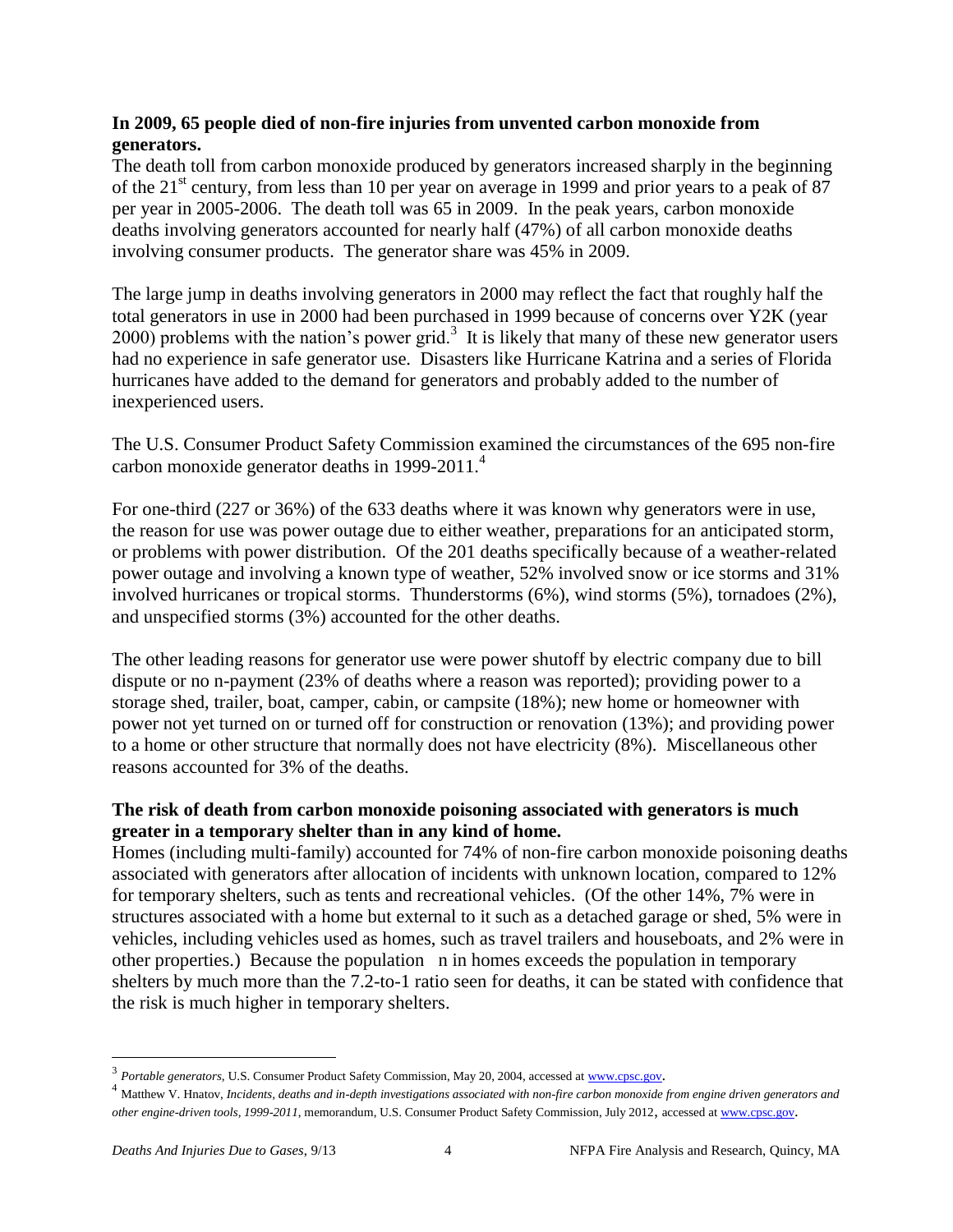#### **Carbon monoxide alarms can provide an early warning to occupants when carbon monoxide is present at dangerous levels.**

*NFPA 720: Standard for the Installation of Carbon Monoxide (CO) detection and warning Equipment* [\(www.nfpa.org/720\)](http://www.nfpa.org/720) is useful for those interested in learning more about this technology and its application.

In the July 2012 Hnatov study cited earlier, almost none of the 310 deaths where the presence or absence of a carbon monoxide alarm was known (23, or 7%) showed a carbon monoxide alarm present. In 16 of the 18 cases where a carbon monoxide alarm was present and it was known whether it operated, the carbon monoxide alarm did not operate, usually (14 cases) because of a lack of battery power (7 cases) or a lack of power to a plug-in unit (7 cases).

The absence of carbon monoxide alarms from nearly all of these fatal carbon monoxide incidents may point to the effectiveness of carbon monoxide alarms, because homes in general were much more likely to have carbon monoxide alarms than homes with carbon monoxide fatalities apparently were. Statistics are available for 2007 and 2009 on the percentage of occupied housing units with (what are reported as working) carbon monoxide alarms – 32.6% in 2007 and 36.4% in 2009. From 2007 to 2009, the percentage rose by 3.8 percentage points or 1.9 percentage points a year. If you project that rate of increase backwards, than the percentage in 1999 would still have been above 15%, which would make the average percentage for 1999- 2011 much higher than the 7% of homes with fatal carbon monoxide incidents that had carbon monoxide alarms.

## **Suicide deaths by gas (principally carbon monoxide) are about twice as numerous as unintentional injury deaths due to gas.<sup>5</sup>**

In 2006, there were 1,408 suicide deaths by gas compared to the 656 unintentional injury deaths due to exposure to gas. By comparison there were 21 homicide deaths by gas and 104 deaths by gas with unknown intent. These were the latest figures available at press time.

## **Older adults are a high-risk age group for fatal injury from unintentional non-fire exposure to gases and vapors, but children are not.** See Figure 2.



**Figure 2. Non-Fire Deaths Due to Unintentional Poisoning by Gases and Vapors** 

Note: Rates based on 2004 resident population; latest published data by cause of death and age group is for 2006. Source: [http://www.cdc.gov/nchs/mortality\\_tables.htm,](http://www.cdc.gov/nchs/mortality_tables.htm)

<sup>&</sup>lt;sup>5</sup> [http://www.cdc.gov/nchs/data/mortfinal2006\\_workip2t4.pdf,](http://www.cdc.gov/nchs/data/mortfinal2006_workip2t4.pdf) National Center for Health Statistics, statistics from the death certificate data base.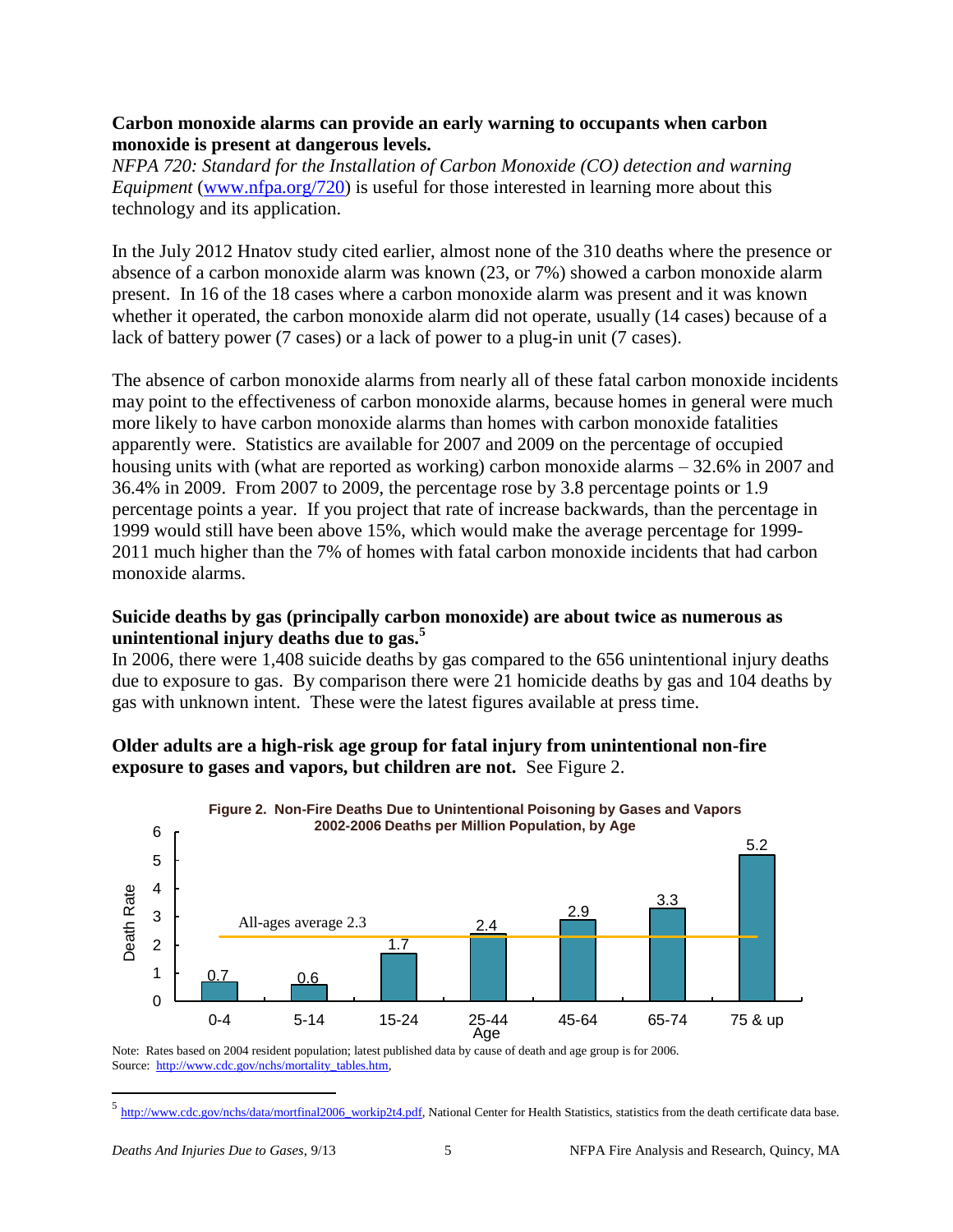#### **Anoxia, which is injury involving oxygen deprivation, accounted for 16,800 injuries reported to hospital emergency rooms without fire involvement in 2012.**

Anoxia can occur as a result of smoke inhalation (principally carbon monoxide) in a fire or as a result of other circumstances where oxygen is displaced by other gases, most of which would also qualify as poisonings by the other gases. It is not clear whether some, most, all, or none of the carbon monoxide poisoning injuries would also appear as anoxia injuries. See Table 2.

The percentage of anoxia injuries reported to hospital emergency rooms involving fire varies considerably from year to year, from just under half to well over half.

| Year | <b>Total Anoxia</b><br><b>Injuries</b> | <b>With Fire</b><br><b>Involvement</b> | <b>Percent With</b><br><b>Fire Involvement</b> | <b>Excluding</b><br><b>Fire Involvement</b> |
|------|----------------------------------------|----------------------------------------|------------------------------------------------|---------------------------------------------|
|      |                                        |                                        |                                                |                                             |
| 1997 | 31,400                                 | 19,900                                 | 63%                                            | 11,500                                      |
| 1998 | 27,000                                 | 17,300                                 | 64%                                            | 9,700                                       |
| 1999 | 30,100                                 | 16,700                                 | 55%                                            | 13,500                                      |
| 2000 | 36,700                                 | 19,800                                 | 54%                                            | 16,900                                      |
|      |                                        |                                        |                                                |                                             |
| 2001 | 36,200                                 | 16,900                                 | 47%                                            | 19,300                                      |
| 2002 | 30,700                                 | 14,500                                 | 47%                                            | 16,100                                      |
| 2003 | 36,000                                 | 17,700                                 | 49%                                            | 18,300                                      |
| 2004 | 35,000                                 | 15,600                                 | 44%                                            | 19,400                                      |
| 2005 | 34,400                                 | 18,600                                 | 54%                                            | 15,800                                      |
|      |                                        |                                        |                                                |                                             |
| 2006 | 33,500                                 | 16,500                                 | 49%                                            | 17,000                                      |
| 2007 | 34,300                                 | 16,500                                 | 48%                                            | 17,900                                      |
| 2008 | 36,600                                 | 21,300                                 | 58%                                            | 15,300                                      |
| 2009 | 31,000                                 | 14,100                                 | 45%                                            | 16,900                                      |
| 2010 | 41,200                                 | 21,200                                 | 52%                                            | 20,000                                      |
|      |                                        |                                        |                                                |                                             |
| 2011 | 42,700                                 | 20,900                                 | 49%                                            | 21,800                                      |
| 2012 | 33,600                                 | 16,700                                 | 50%                                            | 16,800                                      |

#### **Table 2. Anoxia Injuries Reported to Hospital Emergency Rooms, With and Without Fire Involvement**

Notes: These are projections from a sample of U.S. hospital emergency rooms. The sample was last modified in 1997, which means this is the earliest year for which the published data on injuries can be treated as comparable between years. However, there have also been multiple modifications since 1997 in the scope of data collection, including the addition of all or some injuries not involving consumer products.

Source: National Electronic Injury Surveillance System (NEISS), queried on [http://www.cpsc.gov.](http://www.cpsc.gov/)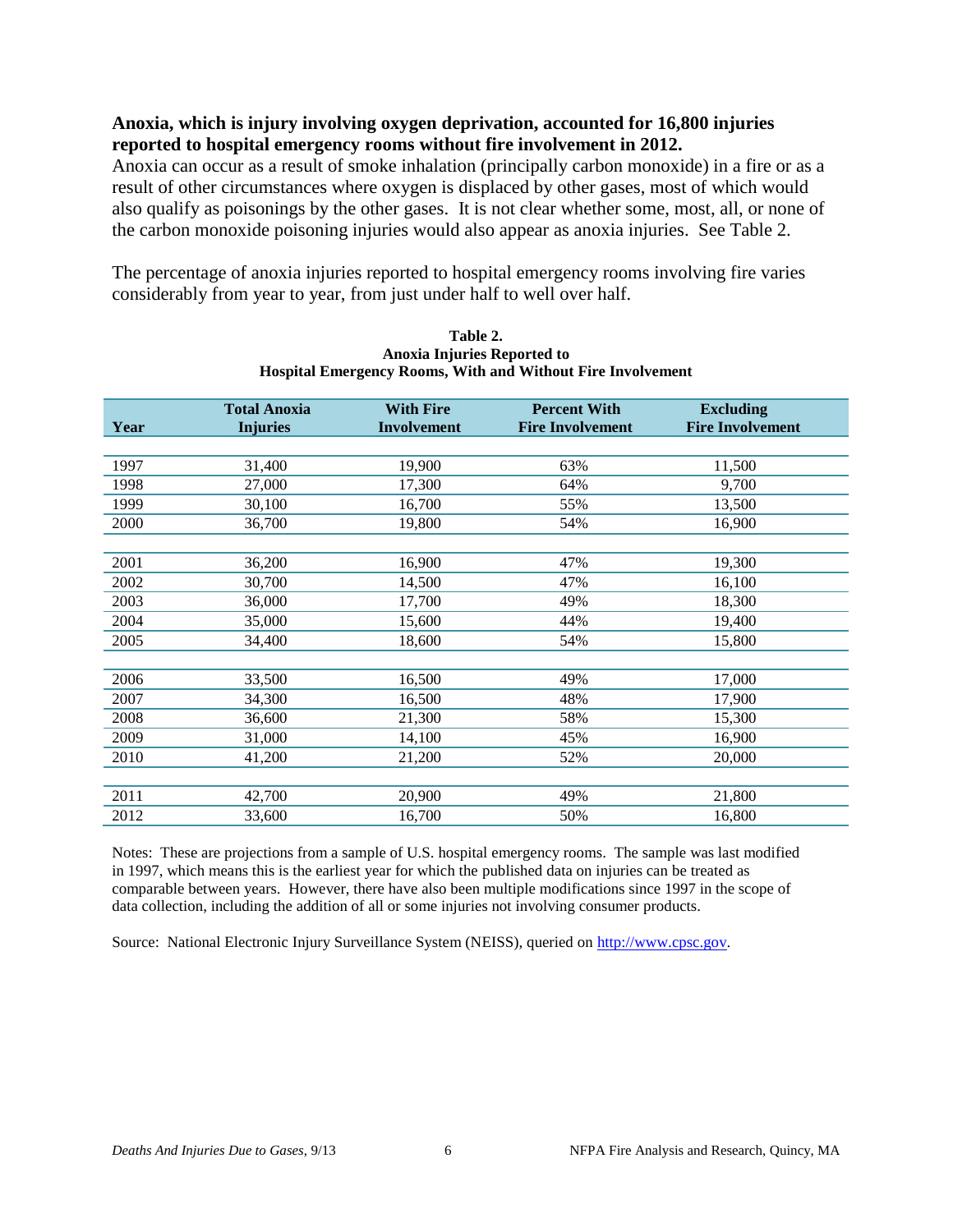#### **An average of 6,800 carbon monoxide exposures per year were self-reported to poison control centers in 2000-2009.<sup>6</sup>**

The trend in exposures was fairly level from 2000 to 2006 and then down since then. Rates of exposure were highest for children under 18 years of age (26 per million population) and lowest for older adults age 65 or older (6 per million population). Exposure rates were higher for females (23 per million population) than for males (21). Exposure rates were higher in the Midwest (30 per million population) and Northeast (29) than in the West (20) and South (17).

Just over half the exposures were transported to a health care facility; the rest were managed on-site. Most exposures had minor or no effect on health. (See Table 3.) Most exposures presented with symptoms of headache, nausea, and/or dizziness. (See Table 4.)

| <b>Outcome</b>  |        | <b>All</b><br>exposures |        | <b>Treated at</b><br>health-care facility |        | <b>Managed</b><br>on-site |
|-----------------|--------|-------------------------|--------|-------------------------------------------|--------|---------------------------|
| No effect       | 22,500 | (33%)                   | 5,700  | $(8\%)$                                   | 16,900 | (25%)                     |
| Minor effect    | 34,200 | $(50\%)$                | 21,600 | (32%)                                     | 12,600 | (18%)                     |
| Moderate effect | 10,300 | (15%)                   | 8,700  | (13%)                                     | 1,600  | (2%)                      |
| Major effect    | 1,000  | (2%)                    | 1,000  | $(1\%)$                                   | 0      | $(0\%)$                   |
| Death           | 200    | $(0\%)$                 | 100    | $(0\%)$                                   | 100    | $(0\%)$                   |
|                 |        |                         |        |                                           |        |                           |
| Total           | 68,300 | $(100\%)$               | 37,100 | (54%)                                     | 31,200 | (46%)                     |

#### **Table 3. Health outcomes for people self-reporting carbon monoxide exposure to a poison control center, 2000-2009**

Note: Percentages are based on all exposures. Exposures are rounded to the nearest hundred.

Source: CDC analysis of data from poison control centers, 2000-2009.

<sup>6</sup> A. Bronstein, J.H. Clover, S. Iqbal, F.Y. Yip, C.A. Martin, A. Chang, A.F. Wolkin, and J. Bell, "Carbon monoxide exposures – United States, 2000-2009," *Morbidity and Mortality Weekly Report*, Centers for Disease Control and Prevention, August 5, 20ll, Volume 60, pp. 1014-1017[, http://www.cdc.gov/mmwr/preview/mmwrhtml/mm6030a2.htm](http://www.cdc.gov/mmwr/preview/mmwrhtml/mm6030a2.htm)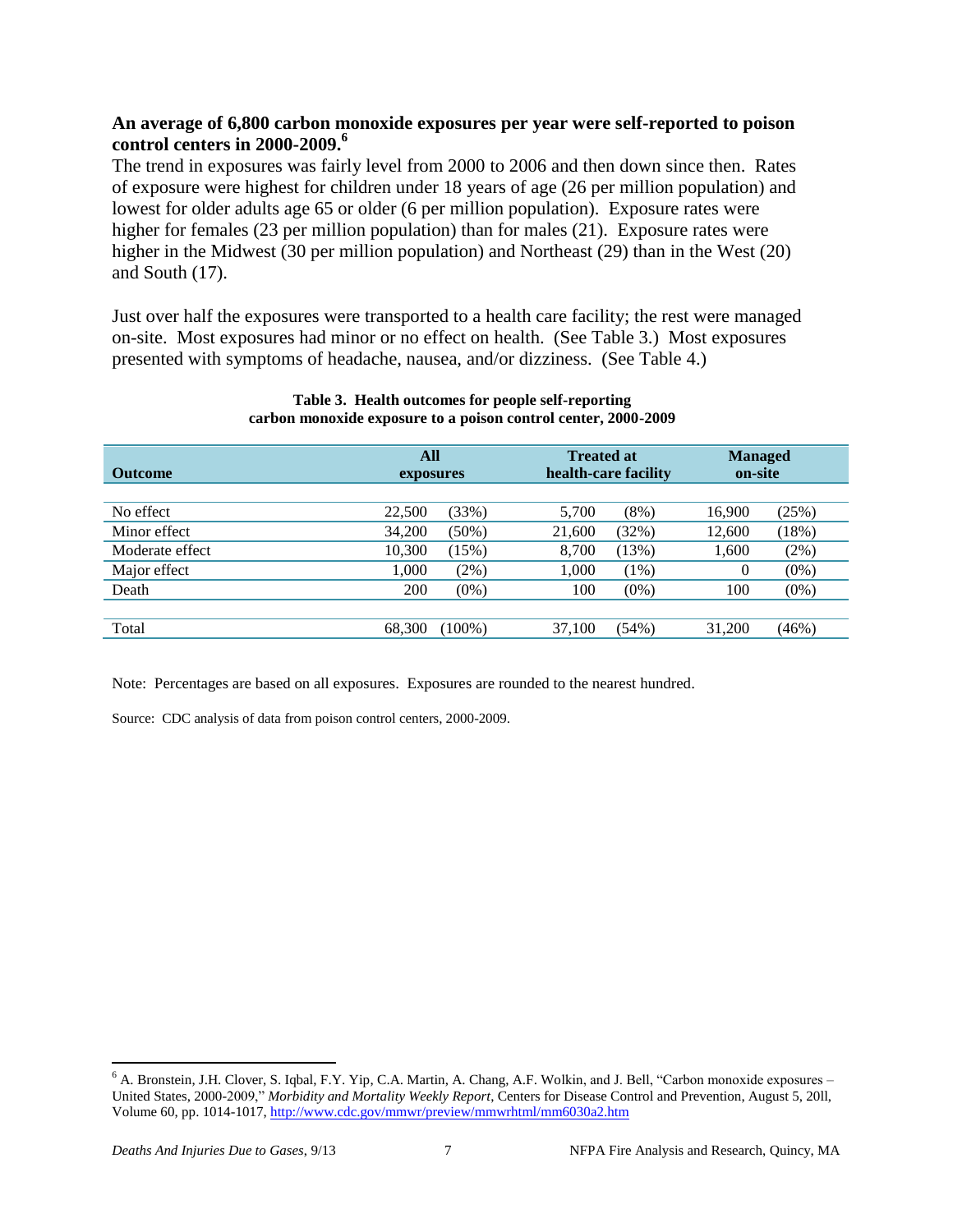| <b>Symptom</b>                      | All<br>exposures |           | <b>Treated at</b><br>health-care facility |           |        | <b>Managed</b><br>on-site |  |
|-------------------------------------|------------------|-----------|-------------------------------------------|-----------|--------|---------------------------|--|
|                                     |                  |           |                                           |           |        |                           |  |
| Headache                            | 30,800           | (45%)     | 21,000                                    | (57%)     | 9,800  | (32%)                     |  |
| Nausea                              | 17,700           | (26%)     | 12,500                                    | (34%)     | 5,100  | (16%)                     |  |
| Dizziness or vertigo                | 13,400           | $(20\%)$  | 9,600                                     | (26%)     | 3,800  | (12%)                     |  |
| Drowsiness or lethargy              | 9,000            | (13%)     | 6,100                                     | (16%)     | 2,900  | $(9\%)$                   |  |
| Vomiting                            | 7,500            | $(11\%)$  | 5,900                                     | $(16\%)$  | 1,600  | (5%)                      |  |
| Confusion                           | 2,100            | (3%)      | 1,800                                     | (5%)      | 300    | (1%)                      |  |
| Synocope (loss of consciousness)    | 1,900            | (3%)      | 1,800                                     | (5%)      | 100    | $(0\%)$                   |  |
| Dyspnea (shortness of breath)       | 1,500            | (2%)      | 1,200                                     | (3%)      | 300    | (1%)                      |  |
| Chest pain (cardiac or non-cardiac) | 1,200            | $(2\%)$   | 1,100                                     | (3%)      | 200    | $(1\%)$                   |  |
|                                     |                  |           |                                           |           |        |                           |  |
| Other                               | 6,500            | $(10\%)$  | 4,800                                     | (13%)     | 1,800  | (6%)                      |  |
| No symptoms reported                | 21,800           | (32%)     | 5,300                                     | (14%)     | 16,500 | (53%)                     |  |
|                                     |                  |           |                                           |           |        |                           |  |
| Total                               | 68,300           | $(100\%)$ | 36,700                                    | $100\%$ ) | 30,800 | $(100\%)$                 |  |
| Total symptoms                      | 113,500          | $(166\%)$ | 71,100                                    | (192%)    | 42,400 | (136%)                    |  |

#### **Table 4. Symptoms for people self-reporting carbon monoxide exposure to a poison control center, 2000-2009**

Note: Exposures can have multiple symptoms and are rounded to the nearest hundred. Percentages are based on column totals. Exposures with unknown treatment (on-site vs. healthcare facility) have been proportionally allocated.

Source: CDC analysis of data from poison control centers, 2000-2009.